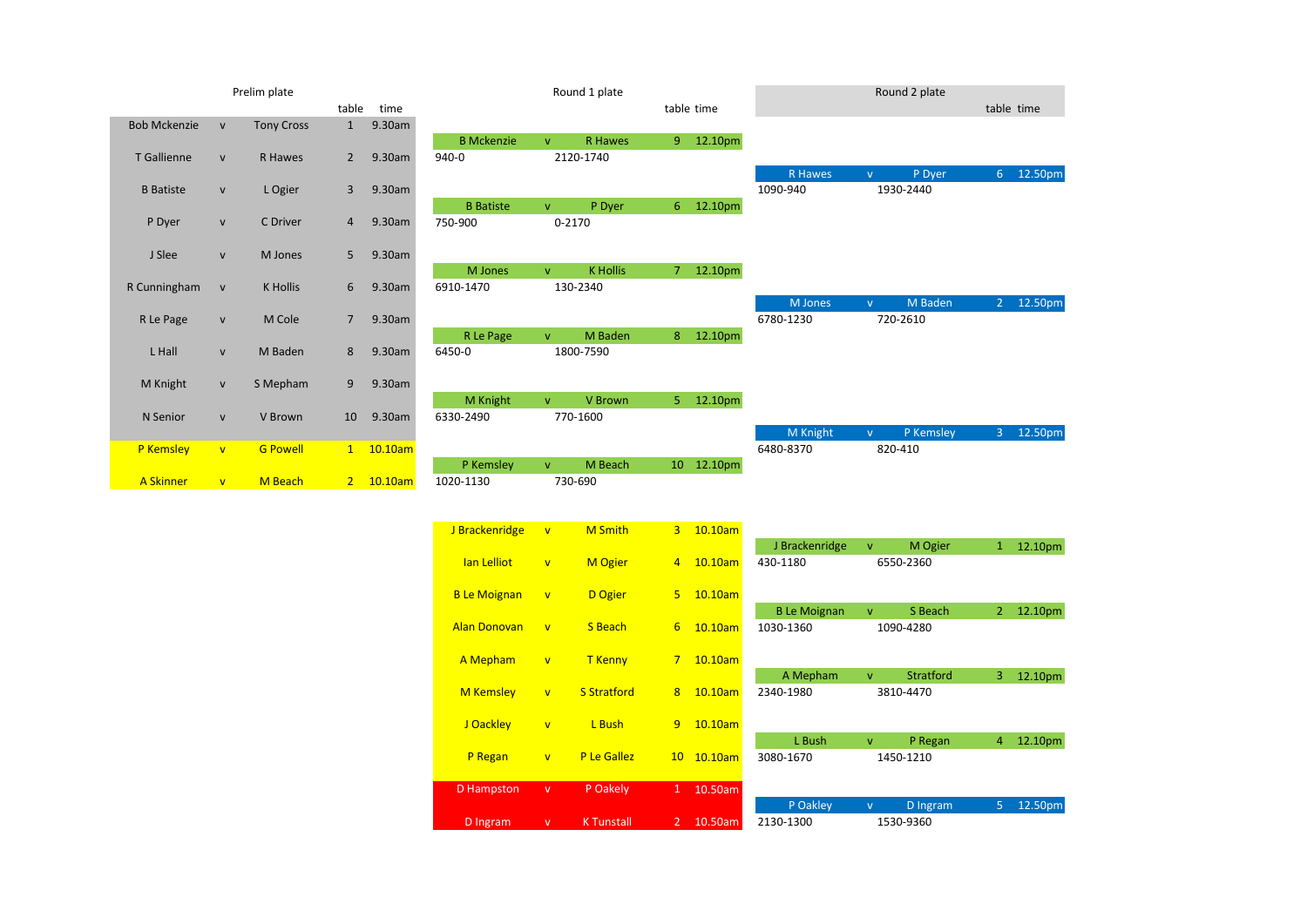|                      |              | Round 1 plate       |                |            |                               |              | Round 2 Plate        |                |         |
|----------------------|--------------|---------------------|----------------|------------|-------------------------------|--------------|----------------------|----------------|---------|
|                      |              |                     |                | table time |                               |              |                      | table time     |         |
| P Soanes             | $\mathsf{v}$ | A Brackenridge      | $\overline{3}$ | 10.50am    |                               |              |                      |                |         |
|                      |              |                     |                |            | P Soanes                      | v.           | C Jones              | $\mathbf{1}$   | 12.50pm |
| C Jones              | $\mathsf{V}$ | <b>T</b> Webster    | $\overline{4}$ | 10.50am    | 950-840                       |              | 860-900              |                |         |
|                      |              |                     |                |            |                               |              |                      |                |         |
| <b>D</b> Jones       | $\mathsf{v}$ | <b>R</b> Davey      | 5              | 10.50am    |                               |              |                      |                |         |
|                      |              |                     |                |            | R Davey                       | v.           | I Champion           | $\overline{4}$ | 12.50pm |
| J Noel               | $\mathsf{V}$ | I Champion          | 6              | 10.50am    | $0 - 0$                       |              | 2940-1070            |                |         |
|                      |              |                     |                |            |                               |              |                      |                |         |
| <b>W</b> Cormack     | $\mathsf{V}$ | <b>B</b> Chapple    | 7              | 10.50am    |                               |              |                      |                |         |
| C Gauvain            |              |                     |                |            | <b>W</b> Cormack<br>1490-2820 | $\mathsf{V}$ | C Gauvain<br>130-430 | $\overline{9}$ | 12.50pm |
|                      | $\mathsf{V}$ | G Fitzjohn          | 8              | 10.50am    |                               |              |                      |                |         |
| <b>M Trafford</b>    | $\mathsf{v}$ | P Osboutrne         | 9              | 10.50am    |                               |              |                      |                |         |
|                      |              |                     |                |            | P Osbourne                    | $\mathsf{V}$ | T Jenner             | $\overline{7}$ | 12.50pm |
| <b>G</b> Jukes       | $\mathsf{v}$ | <b>T</b> Jenner     | 10             | 10.50am    | 1340-480                      |              | 2700-1360            |                |         |
|                      |              |                     |                |            |                               |              |                      |                |         |
| K Ingram             | $\mathbf{v}$ | <b>Geoff Powell</b> | $\mathbf{1}$   | 11.30am    |                               |              |                      |                |         |
|                      |              |                     |                |            | <b>G Powell</b>               | $\mathsf{V}$ | A Bush               | 10             | 12.50pm |
| A Bush               | $\mathsf{v}$ | C Slade             | $\overline{2}$ | 11.30am    | 1720-2940                     |              | 2430-1440            |                |         |
|                      |              |                     |                |            |                               |              |                      |                |         |
| C Bourgaize          | $\mathsf{v}$ | <b>B</b> Wilding    | 3              | 11.30am    |                               |              |                      |                |         |
|                      |              |                     |                |            | <b>B</b> Wilding              | v.           | <b>B Hall</b>        | 8              | 12.50pm |
| <b>B</b> Hall        | $\mathbf{v}$ | J Millward          | 4              | 11.30am    | 3500-3750                     |              | 2780-4260            |                |         |
|                      |              |                     |                |            |                               |              |                      |                |         |
| A Harrison           | $\mathsf{v}$ | C Allen             | 5              | 11.30am    |                               |              |                      |                |         |
|                      |              |                     |                |            | C Allen                       | $\mathbf{v}$ | <b>K Totty</b>       | $\overline{7}$ | 3.30pm  |
| <b>K Totty</b>       | $\mathsf{v}$ | C Tupper            | 6              | 11.30am    | 120-1290                      |              | 170-660              |                |         |
|                      |              |                     |                |            |                               |              |                      |                |         |
| D Constable          | $\mathsf{v}$ | E Noel              | 7              | 11.30am    |                               |              |                      |                |         |
|                      |              |                     |                |            | D Jones                       | $\mathsf{v}$ | <b>E</b> Noel        | $\overline{4}$ | 3.30pm  |
| D Jones (worthing) v |              | <b>G Ridley</b>     | 8              | 11.30am    | 2520-1590                     |              | 1520-1170            |                |         |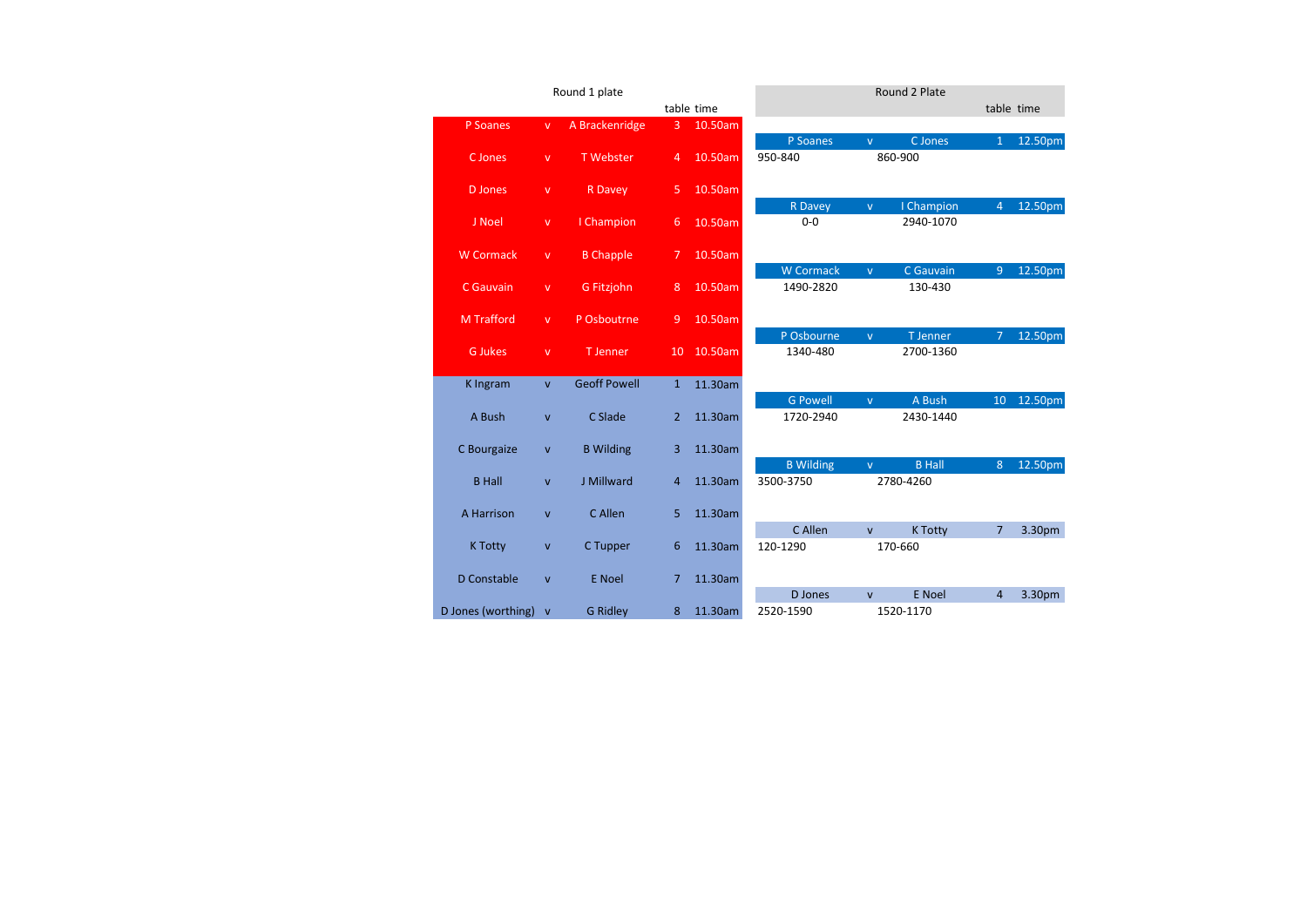| last 16 plate | Last 8 Plate | Semi Final plate |
|---------------|--------------|------------------|
| table time    | table time   | table time       |
|               |              |                  |

| <b>P</b> Dyer | M Jones   | 104.10 <sub>pm</sub> |
|---------------|-----------|----------------------|
| 990-2470      | 4790-4260 |                      |

| M Jones    | M | M Knight | 8 4.50pm |
|------------|---|----------|----------|
| 3770-10460 |   | 3060-420 |          |

| <b>M</b> Knight | $\mathbf{v}$ | <b>M</b> Ogier | 4 4.10pm |
|-----------------|--------------|----------------|----------|
| 8030-5070       |              | 1520-1210      |          |

| M Jones   | v Ingram  | 3.5.30 <sub>pm</sub> |
|-----------|-----------|----------------------|
| 500-13790 | 8660-2450 |                      |

| <b>S</b> Beach | <u>v S.Stratford</u> | 14.10 <sub>pm</sub> |
|----------------|----------------------|---------------------|
| 1700-2070      | 290-1100             |                     |

| S Beach   | Ingram    | 7 4.50pm |
|-----------|-----------|----------|
| 2040-1210 | 2090-1190 |          |

**L Bush v D Ingram 6 4.10pm**<br>1790-380 4400-2220  $4400 - 2220$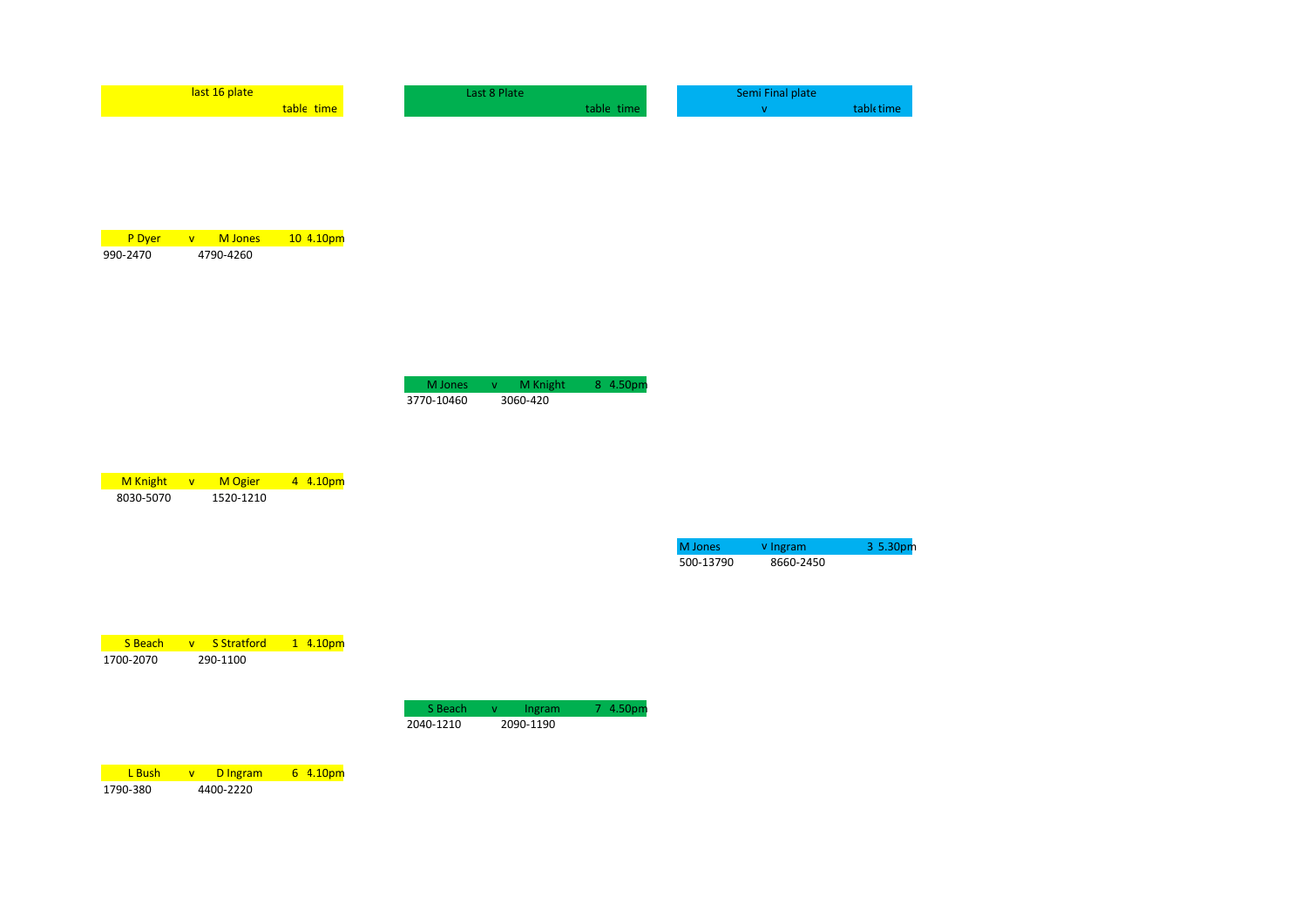|                  | last 16 Plate                             |            |                  | Last 8 Plate             |            |                       | Last 4 Plate             |            |
|------------------|-------------------------------------------|------------|------------------|--------------------------|------------|-----------------------|--------------------------|------------|
|                  |                                           | table time |                  |                          | table time |                       |                          | table time |
| P Soanes         | I Champion<br>V                           | 5 4.10pm   |                  |                          |            |                       |                          |            |
| 3140-3080        | 4440-3150                                 |            |                  |                          |            |                       |                          |            |
|                  |                                           |            | I Champion       | T Jenner<br>$\mathbf{V}$ | 6 4.50pm   |                       |                          |            |
|                  |                                           |            | 1060-750         | 2720-1140                |            |                       |                          |            |
| <b>W</b> Cormack | T Jenner<br>$\mathbf{v}$                  | 2 4.10pm   |                  |                          |            |                       |                          |            |
| 1180-1170        | 2820-2900                                 |            |                  |                          |            |                       |                          |            |
|                  |                                           |            |                  |                          |            |                       |                          |            |
|                  |                                           |            |                  |                          |            | T Jenner<br>1440-1080 | v B Wilding<br>3130-2540 | 5 5.30pm   |
| <b>G Powell</b>  | <b>B</b> Wilding<br>$\mathbf{V}$          | 7 4.10pm   |                  |                          |            |                       |                          |            |
| 970-1420         | 2260-370                                  |            |                  |                          |            |                       |                          |            |
|                  |                                           |            | <b>B</b> Wilding | D Jones<br>$\mathbf{V}$  | 9 4.50pm   |                       |                          |            |
|                  |                                           |            | 1440-3250        | 1290-1380                |            |                       |                          |            |
| C Allen          | <b>D</b> Jones<br>$\overline{\mathsf{v}}$ | 7 4.10pm   |                  |                          |            |                       |                          |            |

1230-340 2130-1110